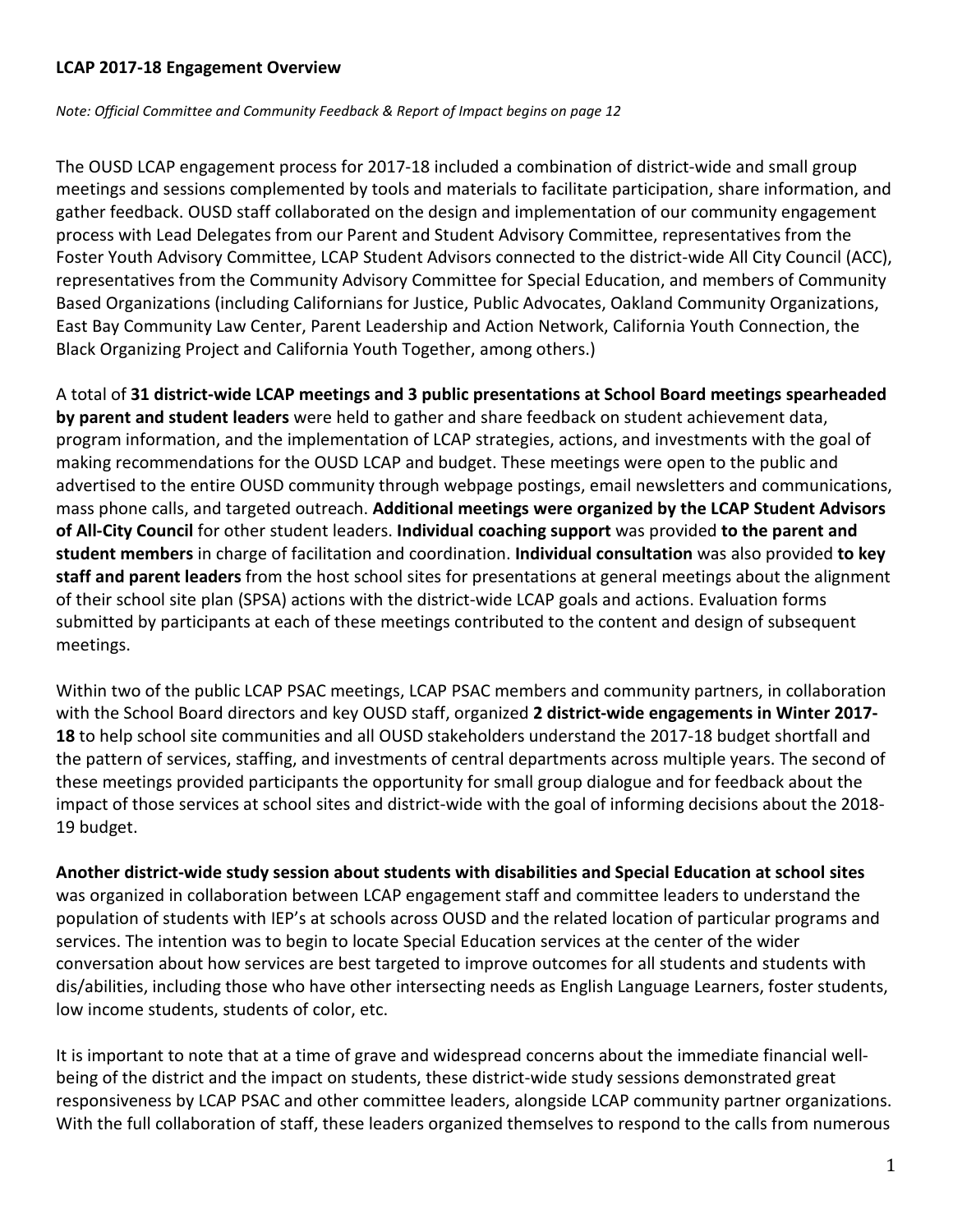stakeholders for more information and greater transparency about centrally-managed services and investments. In doing so, they strengthened community engagement in decision-making about how to best align resources to student needs in our LCAP and budget. Without the capacity added by community partner organizations, delivering these important engagements so near the holiday season and with a mere two to three weeks to design and implement for each one would have not been possible. The great power of crossstakeholder leadership by parents, students, staff, and community partners was fully evident in this experience.

For the purpose of planning for effective engagement, we held **1 vision-setting retreat for members of the LCAP Advisory Committee (PSAC), 13 workgroup meetings with CBO partners, 11 Lead Delegates Agenda Setting and Planning Meetings**, **5 planning meetings for the English Language Learners' Sub-Committee, 6 planning calls for the Foster Youth Advisory Committee**, and **6 planning meetings** in preparation **for the December-January Study sessions, 2 planning meetings for the Special Education Study Session, and 5 planning meetings to prepare the presentations about students with dis/abilities and Special Education in the LCAP,** among many other smaller activities.

Translated tools and materials from these engagements are posted on our **district website LCAP page** and on the OUSD School Board page.

### **In-Person LCAP Stakeholder Engagement**

#### PARENTS AND STUDENTS

### *LCAP Parent and Student Advisory Committee (PSAC)*

OUSD parents who are elected by their school site council peers at a district-wide summit and election can represent their electoral districts on the **LCAP Parent and Student Advisory Committee**. The committee can include **up to 28 parent members** (4 from each electoral district, with 13 seats set aside for the English Learners' Sub-Committee). The members attend 4 quarterly meetings and 3 additional general meetings to inform the development, implementation, and evaluation of the LCAP for effective use of LCFF funds with a focus on the LCFF and LCAP target groups.

In school year 2017-18 the committee had a total of 18 parent members who together included 9 with economic hardship, 6 parents of English Language Learners, 3 foster parents, 1 parent of a child receiving Special Education services, 9 African- Americans, 6 Latinos, 1 Asian-American, and 1 White.

In addition to the parent members, **up to 9 LCAP Student Advisors** (2 at-large and 1 from each electoral district) can sit on the LCAP PSAC. They also make up the LCAP Student Advisory, a sub-committee of the All City Council, which is the student government of OUSD. The LCAP Student Advisors meet separately from the LCAP PSAC to discuss the LCAP and LCFF for OUSD. They then draft reports and make recommendations to be presented at the LCAP PSAC General Meetings. The LCAP Student Advisors are full members of the LCAP PSAC and can serve as Lead Delegates and in sub-committees. In school year 2017-18, All City Council elected 3 LCAP student advisors to serve as members of LCAP PSAC.

The co-chair of the **Community Advisory Committee for Special Education** and the co-chair of the **Foster Youth Advisory**, also an LCAP PSAC member, served as liaisons between the two committees and LCAP PSAC.

### *2017-18 LCAP PSAC Meetings and Engagements*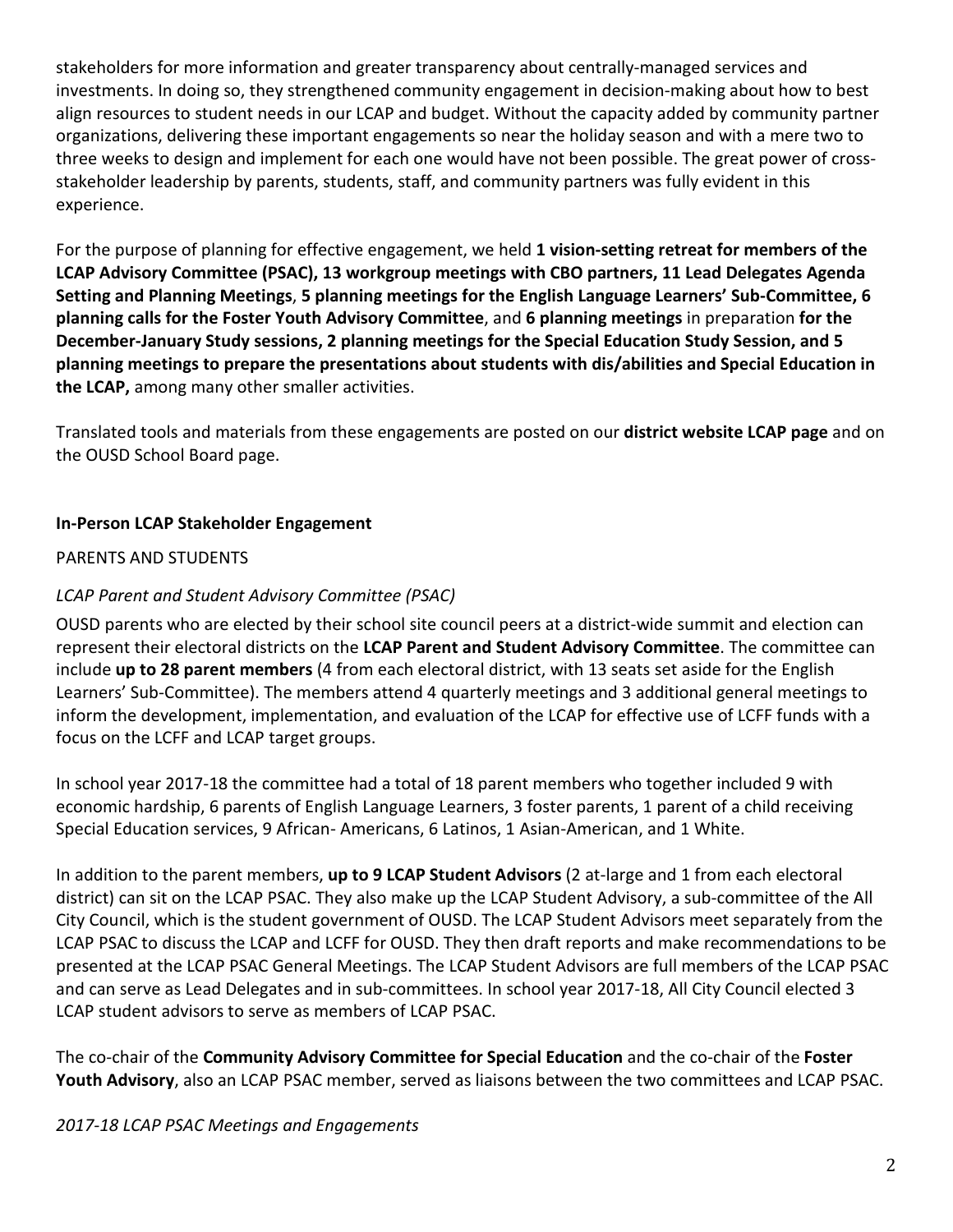Along with the main agenda topics and actions, each General meeting of the LCAP PSAC includes a report from the LCAP Student Advisors (All City Council), the English Language Learners' Sub-Committee, the Foster Youth Advisory Committee, and the Community Advisory Committee for Special Education.

Note: All documents referenced below can be found at [www.ousd.org/lcap](http://www.ousd.org/lcap) along with agendas, minutes, and other meeting information.

# *--*August 15, 2017 *LCAP PSAC Vision Setting Meeting*

Members of the LCAP Parent and Student Advisory Committee met to build relationships, celebrate accomplishments from the previous year, review the cycle of inquiry and engagement, identify their individual roles in the committee, and set priorities for the 2017-18 school year. For a report of the priorities established at this meeting see "Notes from LCAP PSAC Vision Setting Meeting—8.15.17"

# *--*October 18, 2017 *LCAP PSAC General Meeting*

Members of the LCAP Parent and Student Advisory Committee, along with participants from the community at-large, met to review and discuss sample school site snapshots combining different types of school-level data and information about groups of students enrolled, outcomes for all students and subgroups, teacher and principal retention, and key resources and investments at the school site and district levels. The goal of the review was to develop a community friendly tool that could help members and other stakeholders better understand the experiences, needs, and initiatives at each school as connected to student outcomes and to begin identify significant practices and district-wide patterns. This was a response to the goal from the prior year to better explain how school site planning aligned with district-wide LCAP goals, strategies, and investments.

# --December 18, 2017 and January 18, 2018 *LCAP PSAC General Meetings and Community Study Sessions*

In collaboration with community partners, OUSD staff, and the OUSD School Board, the LCAP PSAC hosted two community engagements to help set priorities for the 2018-19 budget. The first engagement focused on OUSD Central Resources and Services to Schools with the purpose of helping school communities and other stakeholders understand the nature and cost of central services and resources provided to schools and raise questions that would inform the content and process of budget priority-setting in January 2018.

# --February 21, 2018 *LCAP PSAC General Meeting*

Committee members and other participants reviewed community feedback about budget priorities and central services gathered on 12.18.17 and 1.18.18 to identify next steps for the committee. They received an update about the LCAP and budget development process for 2018-19, including a review of OUSD's differentiated assistance status.

# --April 18, 2018 *LCAP PSAC General Meeting*

LCAP PSAC reviewed outcome data for the 4 focal student groups identified through differentiated assistance from the Alameda County Office of Education: African-American Students, English Language Learners, Students with Dis/abilities, and Homeless Students. They learned about elements of the differentiated support provided by ACOE and its impact in the development of the LCAP for 2018-19. District staff addressed the questions of members and participants to clarify and shape those changes.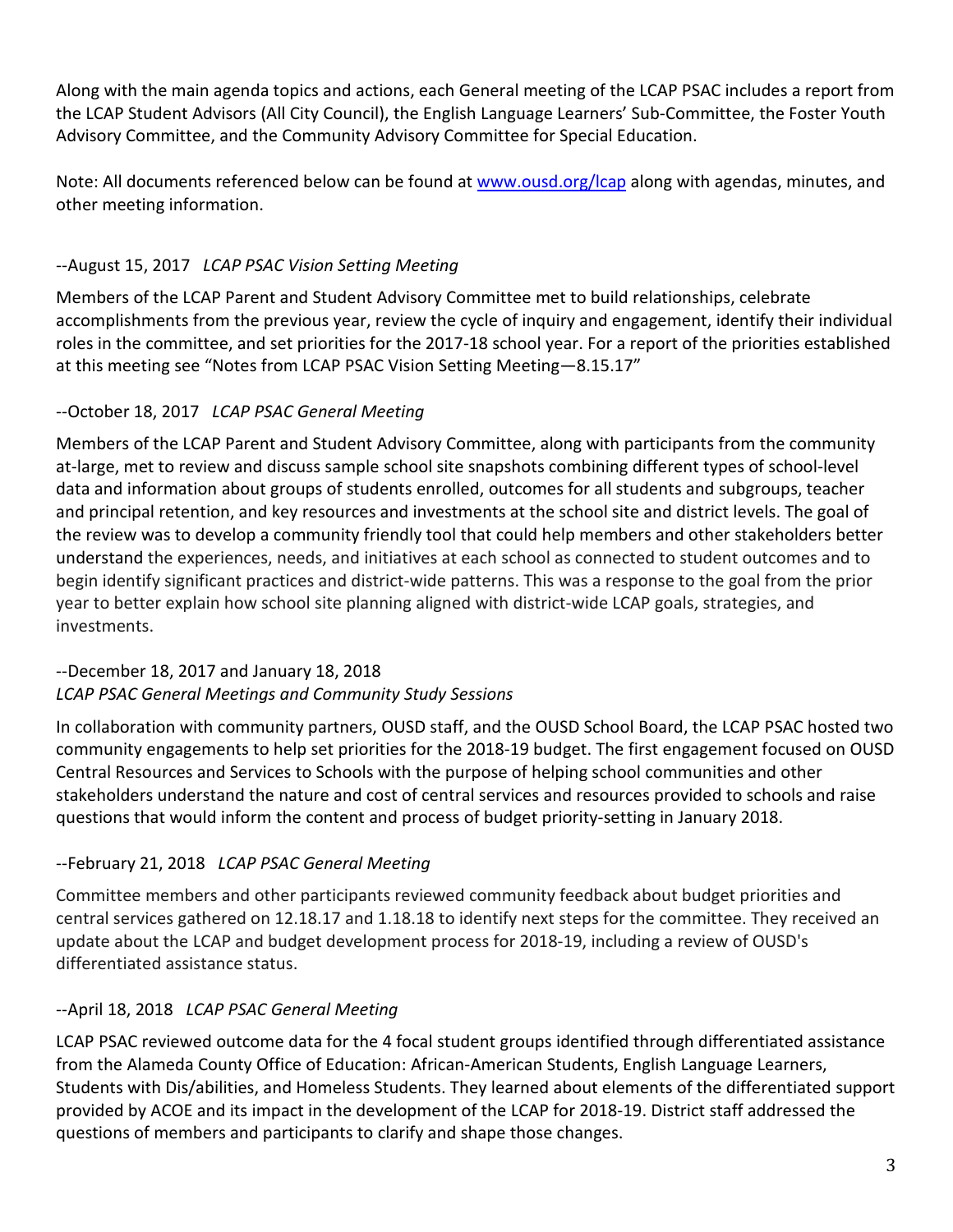# --May 2, 2018 *LCAP PSAC General Meeting: Review of the 2017-18 LCAP Annual Update*

Members and other participants reviewed the implementation and impact of LCAP actions and services for 2017-18 and provided feedback to staff leaders about actions and services, and about the way in which those actions and services were documented within the LCAP along with related investments. Review of information from the Annual Update was complemented by a preview of how actions and services recommended by ACOE would be included in the LCAP and of how the way in which all actions and services would be organized differently in the LCAP for 2018-19.

## --May 16, 2018 *LCAP PSAC General Meeting: Review of Actions and Services for the 2018-19 LCAP*

Members and participants reviewed actions and services presented by the Senior Deputy Chief of Continuous School Improvement and provided feedback to staff for the 1<sup>st</sup> reading by the School Board of the LCAP for school year 2018-19. They also received a budget update from the Director of Financial Services.

### --May 24, 2018 *LCAP PSAC Lead Delegates Working Meeting*

This meeting was scheduled to finalize the LCAP PSAC feedback report and presentation for the 1<sup>st</sup> reading of the LCAP at the June 13 School Board meeting.

--June 20, 2018 *LCAP PSAC General Meeting--Reflection and Celebration*

### **STUDENTS**

## *LCAP Student Advisory of All City Council (ACC)*

Up to 16 student delegates, representing each of the OUSD high schools, make up the LCAP Student Advisory. 9 of the 16 are elected by their peers at the All-City Council annual district-wide election to serve as voting student members of the LCAP Parent and Student Advisory Committee. 3 of the 9 voting student member seats were filled this year with representation from the following subgroups: African American, Asian-American, English Learners, Economic Hardship, Foster Youth. The LCAP Student Advisory presented reports and provided feedback at the LCAP PSAC General Meetings. One of the advisors also served as a member of the Foster Youth Advisory Committee.

### *2017-18 Activities of the LCAP Student Advisory*

The LCAP Student Advisors provided a bridge between the ACC and the LCAP PSAC, ensuring that the views of students at large are represented within the LCAP committee and process. This year they ensured that study was conducted by ACC about follow-up for the June 2018 recommendations advanced by the student advisors and adopted by the LCAP PSAC.

Leadership support and development activities, including many types of logistical support, were provided to the LCAP student advisors thanks to the partnership with *Californians for Justice.*

### ENGLISH LANGUAGE LEARNERS

# *District English Language Learners' Sub-Committee of LCAP PSAC (DELLS)*

1 or 2 parent members of the LCAP PSAC from each electoral district also sit on the LCAP English Learners' Sub-Committee for a total of up to 13 sub-committee members. The LCAP EL Sub-Committee meets quarterly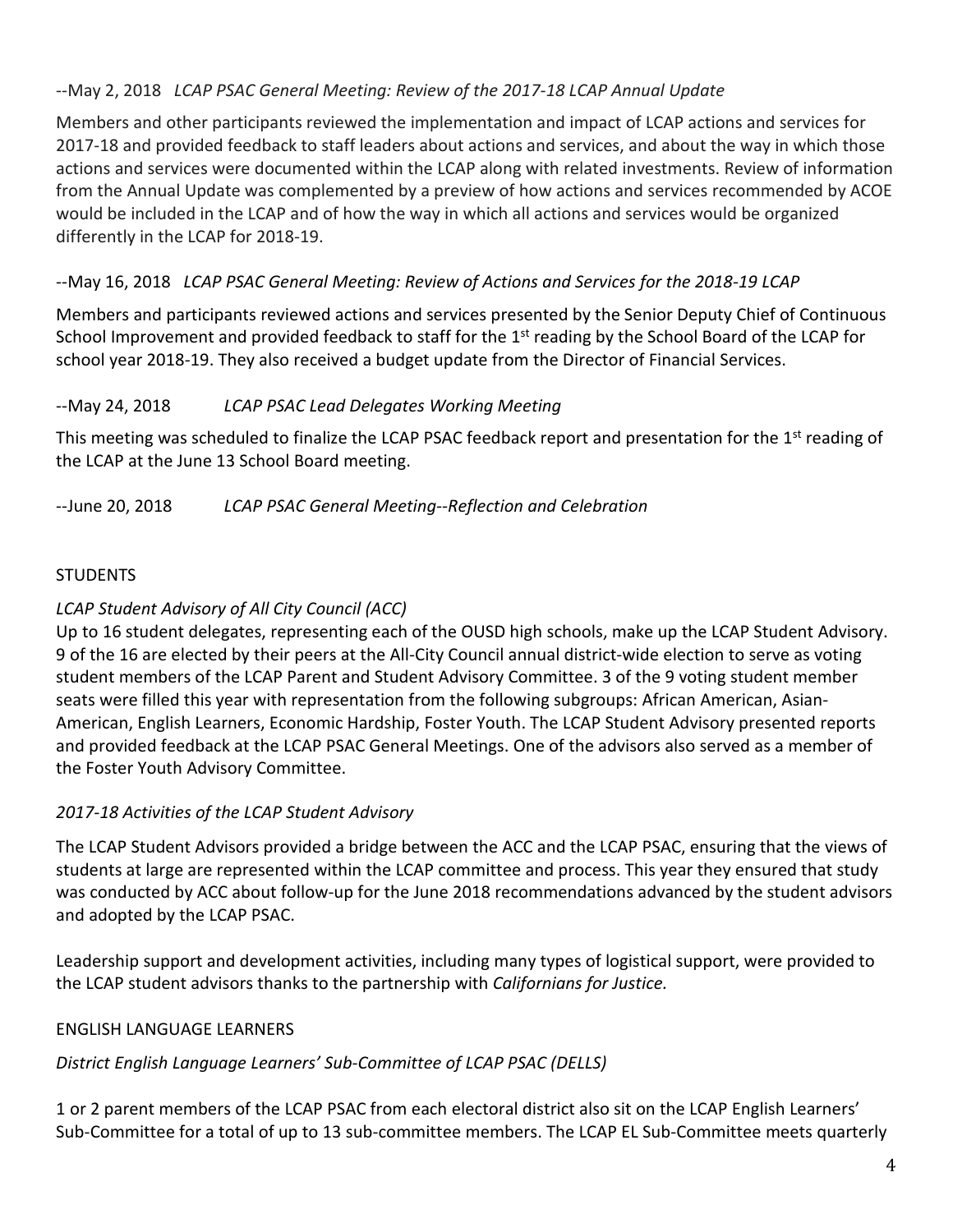on the months when the LCAP PSAC does not meet to discuss the needs of English Language Learners (ELL's) and make recommendations for supporting them for the OUSD LCAP. They hold an additional meeting in late April to discuss actions and services for the 2017-18 LCAP and adding to a total of 5 meetings. The subcommittee members present formal reports from their meetings within the LCAP PSAC General Meetings. All agendas and materials are translated to Spanish for all PSAC and EL Sub-Committee meetings and activities per attendee language need.

The committee began the year with 7 members and ended with 6 members representing 4 of the 7 electoral districts. An additional participants attended all of the meetings and expressed their desire to serve as members of the sub-committee. To respond to that desire for greater leadership, members will present a proposal to incorporate into the structure of the DELLS some direct representation from ELL-site based committee members who are not members of the LCAP PSAC. This would require an amendment of the LCAP PSAC bylaws given that the DELLS is a sub-committee of LCAP PSAC with joint membership provisions.

## *2017-18 Meetings*

The following were the meeting dates and content for the District English Language Learners' Sub-Committee:

## --September 21, 2017

Members and other participants learned about different aspects of the population of English Language Learners in OUSD at the start of the school year, reviewed the indicators that will be used to monitor their success, and discussed the role of the sub-committee in the process to develop OUSD's Local Control and Accountability Plan

## --November 16, 2017

Members and other participants received a school by school report about the home language of students and ELL reclassification rates. They also studied school snapshots for 5 case study schools with the highest reclassification rates. Finally, they discussed progress in establishing Site English Language Learners' Sub-Committees (SELLS) throughout the district and reviewed establishment guidelines for SELLS.

# --February 15, 2018 *In lieu of the January meeting*

Members and other participants learned about the roll-out of OUSD's new ELL reclassification data dashboard and participated in a demonstration of its use. They also reviewed progress on the implementation of the English Language Proficiency Assessment of CA (ELPAC) and mid-year district wide reclassification data. They continued to monitor progress for the establishment of Site English Language Learners' Sub-Committees and reviewed allocation and use of Title III roll-over funds for ELL support in Spring 2018. Finally, they set goals for the LCAP engagement process in Spring 2018.

# --March 15, 2018

Members and other participants continued to monitor the establishment of Site English Language Learners' Sub-Committees (SELLS) and gave feedback for guidelines and actions to ensure strong SELLS and a clear connection between the SELLS and the district-wide sub-committee or DELLS. This included review of related Proposition 58 regulations.

# --April 26, 2018

Members and other participants continued to provide feedback for the establishment of strong Site-Based ELL Sub-Committees. They received a progress report on the development of Dual Language Programs in OUSD and reviewed the information provided to families about language programs in OUSD. The purpose was to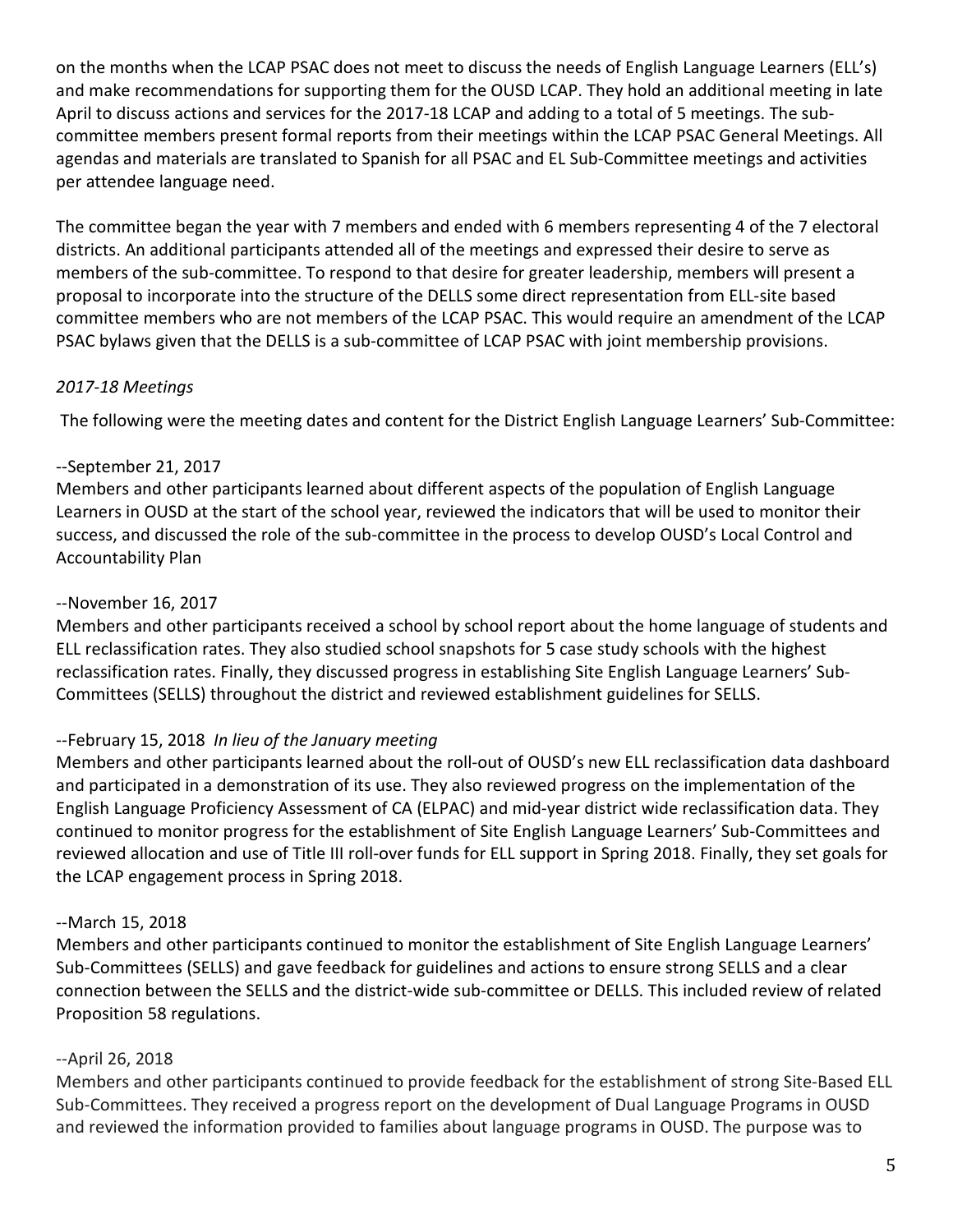gather feedback from members and participants about the nature and availability of programs and about the quality of related information provided to families. All feedback was gathered to inform the LCAP for 2018-19.

### FOSTER YOUTH

# *Foster Youth Advisory Committee (FYAC)*

The mission of the Foster Youth Advisory Committee is to understand the needs of foster students in OUSD, monitor and review district policies and procedures to address those needs, advice and support the OUSD Foster Youth Services Program, and to recommend actions and investments for foster youth at the school site and district levels.

The FYAC includes current and recently graduated foster youth, foster parents and caregivers, court-appointed special advocates, members of foster youth advocacy and service organizations, partners from community agencies, OUSD foster youth support staff, current LCAP PSAC members, and others with a target membership number of 18. The FYAC meets monthly and reports at the General meetings of the LCAP Parent and Student Advisory Committee so that members can incorporate feedback generated at FYAC meetings and support the initiatives of the FYAC. Finally, the Foster Youth Program provides a report to the FYAC at each of the committee's monthly meetings.

## --August 29, 2017

After the addition of 3 Foster Youth case managers based on the recommendations of the FYAC and the LCAP PSAC for the 2017-18 LCAP, attendees learned about the services that would be provided by the Foster Youth Program in school year 2017-18, its unfolding vision, and its specific plans for the school year. Members and participants also reviewed the FYAC accomplishments in 2016-17 and identified 3 committee areas of focus to better support OUSD foster students in the new school year.

# --September 26, 2017

Members and other participants met in small groups to develop plans for their three chosen areas of focus: --Develop a post-graduation transition planning process for foster youth in OUSD

- --Provide support in the development and implementation of Individualized Education Plans for foster youth with disabilities who need Special Education and their caregivers
- --Develop a leadership and mutual support group for foster students.

# --October 24, 2017

Members, foster youth program staff, and other participants continued the development and initial implementation of their working group plans in the three areas of focus described in the above September 2017 entry. The foster youth case manager assigned to Skyline also shared experiences in creating social and other group structures to promote foster youth development and leadership.

### --November 28, 2017

After a dialogue with the foster youth case manager assigned to Parker Elementary about supporting the unique needs of foster students at the elementary school level and after a report from the three working groups, the members finalized plans for an additional engagement planned by one of the groups, an IEP training for foster youth case managers and community organization partners. The training was provided by the Disability Rights Education and Defense Fund. Its purpose was to ensure strong support by case managers and other providers for students with IEP's and their caregivers.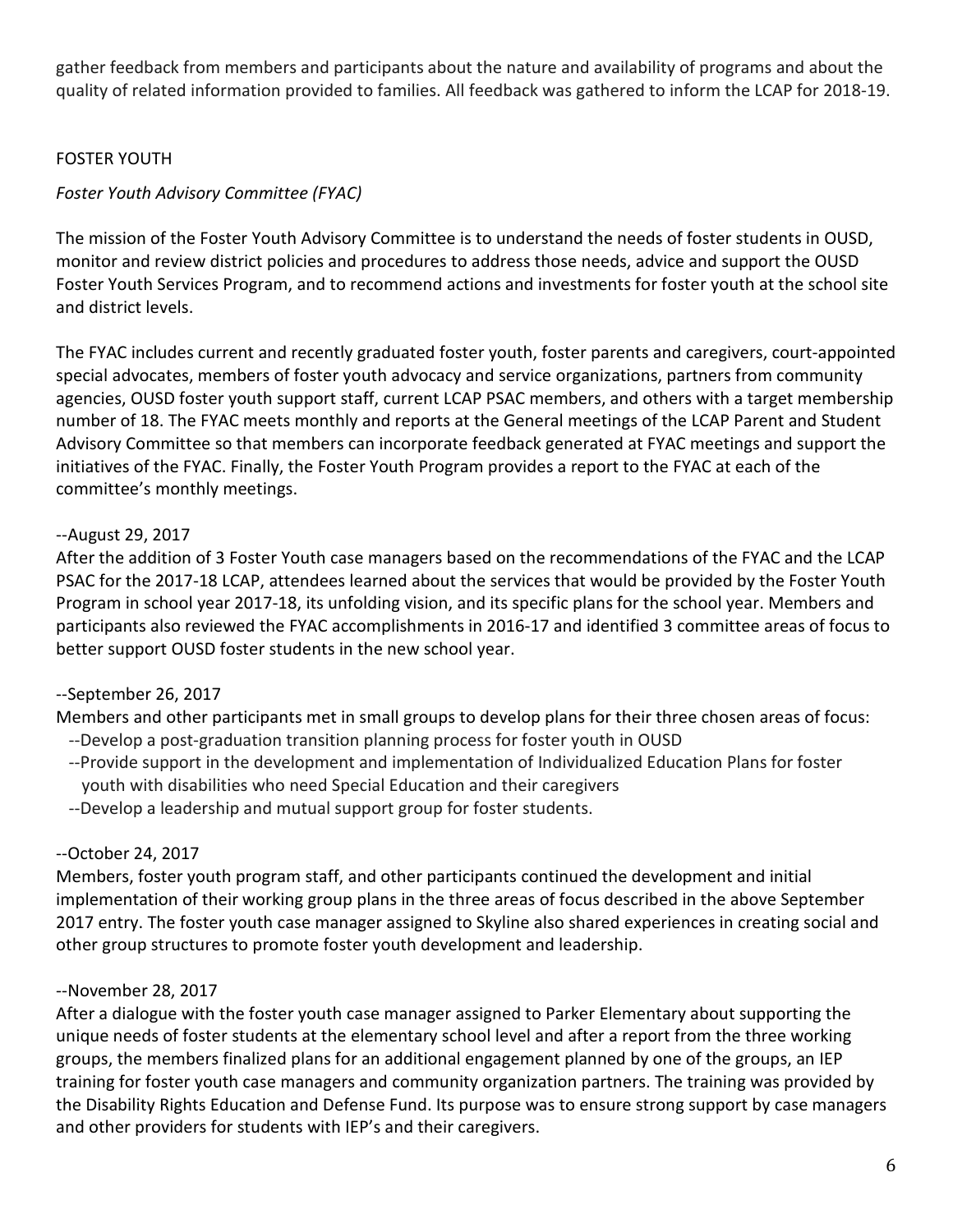### --January 23, 2018

After a dialogue about with the Fremont High assistant principal about supporting high school foster students, the working groups presented updates on the implementation of their plans and revised their monthly objectives for the rest of the school year.

## --February 27, 2018

Members, foster youth program staff, and other participants collaborated with representatives from the *Independent Living Program* and *Beyond Emancipation* to identify the essential elements of a foster youth transition planning tool based on a review of similar organizational tools. They also discussed how each agency and partner could play a role in streamlining and resourcing the process for OUSD students.

## --March 27, 2018

After a dialogue with the foster youth case manager assigned to McClymonds High school about the supporting the unique needs of high school foster students with dis/abilities and all high school foster students, attendees participated in a DREDF scenario-based training tailored for foster parents and caregivers. The purpose was to address common challenges faced in IEP meetings and processes.

## --April 24, 2018

After a dialogue with the foster youth case manager assigned to Oakland High School about school site collaboration for support of foster students, members and other attendees collaborated in the development of a survey to get feedback from foster students about their school experiences, their needs, and the quality of supports available to them.

### --May 29, 2018

Members and other participants reviewed current and proposed actions in the LCAP focused on foster students and provided feedback for revisions to the LCAP in preparation for the June 13 School Board hearing.

--June 26, 2018 Reflection and Celebration Meeting

# STUDENTS WITH DIS/ABILITIES WHO RECEIVE SPECIAL EDUCATION

### *LCAP Study and Review by the Community Advisory Committee for Special Education*

--September 25, 2017 *Special Education Study Session--Sponsored by the CAC and LCAP PSAC*

Participants explored the following questions:

- --Which schools are most attended by Special Education students?
- --How do we know which schools provide wide support for Special Education students?
- --What must we understand about existing school communities to best support the diverse needs and experiences of students with disabilities?
- --How can Special Education families inform the LCAP and Blueprint for Quality Schools processes for the benefit of Special Education students and their peers?

--April 16, 2018 *Presentation about Students with Dis/abilities and Special Education in the 2017-18 LCAP* CAC Members and other participants reviewed student indicators in the Local Plan and the LCAP for students who receive Special Education along with actions and services in the 2017-18 LCAP for students with IEP's.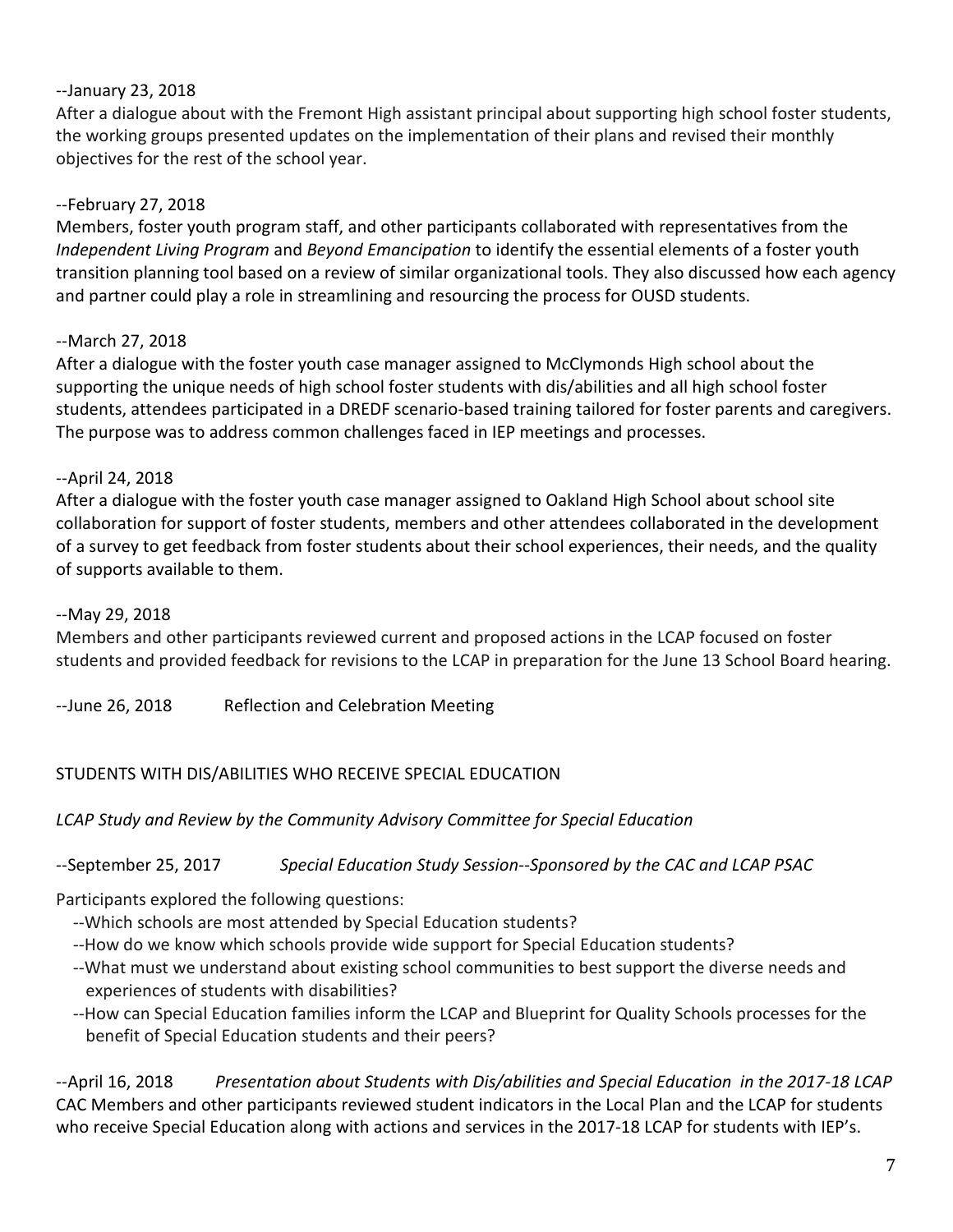They provided feedback about what is currently in the plan.

# *--May 14, 2018 Presentation about Students with Dis/abilities in the Annual Update and 2018-19 LCAP*

CAC Members and other participants reviewed the implementation of actions and services LCAP for students who receive Special Education in the 2017-18 Annual Update, as well as the actions and services proposed for 2018-19. They provided feedback to staff in preparation for the June 13 LCAP hearing by the School Board and a related presentation by the CAC at the same School Board meeting.

# --May 10, May 21, and May 30, 2018 Working Meetings for CAC Members and Staff

The purpose of these meetings was to develop the presentations and reports about students with dis/abilities and Special Education in the LCAP.

### --June 13, 2018 *CAC Presentation to the School Board about Students with Dis/abilities and Special Education in the LCAP: Findings and Recommendations*

# COMMUNITY PARTNER AGENCIES AND ORGANIZATIONS

All of the LCAP meetings, activities, and informational tools were developed in collaboration or with the advisement of key community-based organizations and agencies which provided a direct link to stakeholder groups and subgroups. The organizations are listed in the overview that begins this LCAP engagement narrative for OUSD.

# *LCAP Workgroup for Youth and Family Engagement Community-Based Organizations*

A schedule of regular meetings was established to collaborate with community-based organizations in strategies to engage families and youth in the development of LCAP and the effective implementation of LCAP actions, services, and investments. The following were our meeting dates and topics, with additional working meetings to develop training materials and other educational content. Finally, a study session about the CA School Dashboard was organized and implemented solely by LCAP partners for student and parent leaders, and for the larger OUSD community.

# --August 4, 2017

Discuss and align organizational and OUSD LCAP goals, review and refine 2016-17 engagement calendar, reflect on success and challenges from 2016-17, set goals and roles for improving the LCAP process in 2016-17, and define support roles for the August LCAP PSAC Vision Setting Meeting.

# --September 21, 2017

Review outcomes from August and September engagements, identify organizational roles in supporting the LCAP PSAC vision for 2017-18, review October engagement and define roles for organizational partners

# --October 12, 2017

Working meeting to develop school site snapshots and key questions for December study session exploring the relationship between student outcomes, student demographic information, investments, programs, and site conditions.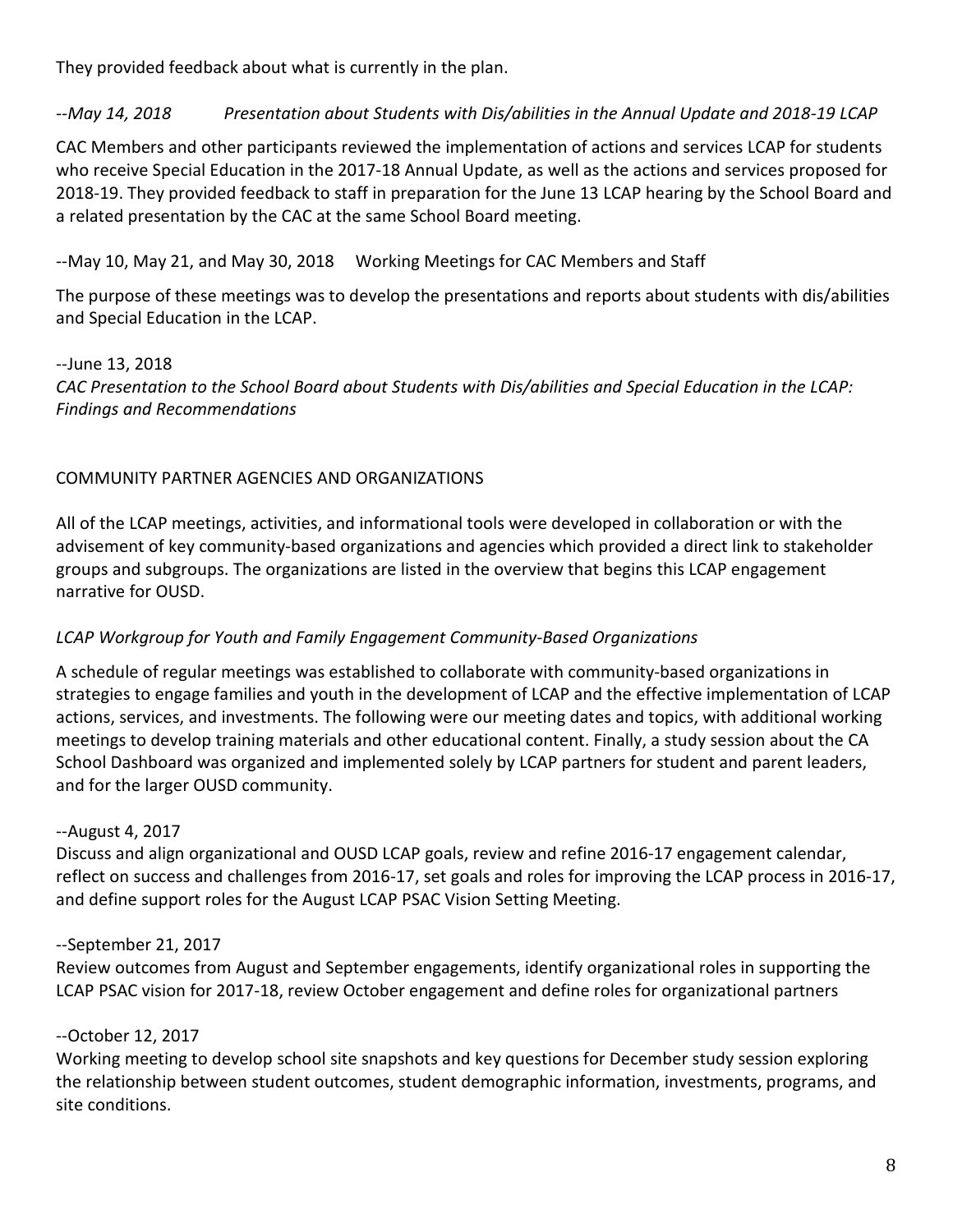# --October 27, 2017

Continued planning for December study session utilizing school snapshots. Discussion about how to support parent and student leadership in the development of the study session.

# --December 1, 2017

Reconcile goals prior to November Lead Delegates meetings with new decision by LCAP PSAC members to change the focus of engagement for December 2017 and January 2018. New focus: provide an opportunity for school communities and other stakeholders to understand central services and investments and provide related feedback for the 2018-19 budget. To understand the potential impact of the current budget challenges on the services and supports outlined in the LCAP for 2017-18. Identify information needs and roles for developing a gallery walk to study central investments and services by departments.

# --February 2, 2018

Debrief December and January community study sessions and identify support needed for follow-up. Set partner goals to support the essential elements of the LCAP process up to June 2018.

#### - --March 22, 2018 *California Schools Dashboard Training and Exploration*

Californians for Justice, Public Advocates, and Oakland Community Organizations hosted a study session for parents, students, and community members to learn how to use the California School Dashboard as a resource for informed dialogue and meaningful shared decision- making in schools and districtwide.

# --March 23, 2018

Review Spring 2018 Engagement Benchmarks and identify organizational roles for supporting the goals of the April 18 LCAP PSAC Meeting. Orientation and dialogue with new organizational partner, Youth Together.

# --April 27, 2018

Evaluation of opportunities for committee impact on LCAP for 2018-19. Discussion of continuing concerns about the changing scope and content of the LCAP. Discussion of document outlining nature of differentiated support from ACOE, cross-organizational approach, and attention to focal groups. Feedback for the staff presentation for the May 2 LCAP PSAC meeting about the Annual Update. Conversation about role of new staff from partner organization, Parent Leadership and Action Network.

# --June 1, 2018

Review of feedback from LCAP PSAC and other committees for the 2018-19 LCAP to generate ideas about how to best construct a report for staff and School Board use.

Additional planning and working meetings were held to with LCAP community partner organizations to develop materials and provide support for the December 2017 and January 2018 Community Study Sessions about Central Services and Investments and related follow-up. Those meetings took place on November 30, November 28, December 5, January 9, January 12, January 16, and February 6, with additional smaller checkins and collaboration segments.

# School Board LCAP Public Hearings and Engagements

Progress reports on 2017-18 LCAP and Budget Development.

# --December 18, 2017

*Dually posted School Board meeting hosted in collaboration with the LCAP PSAC*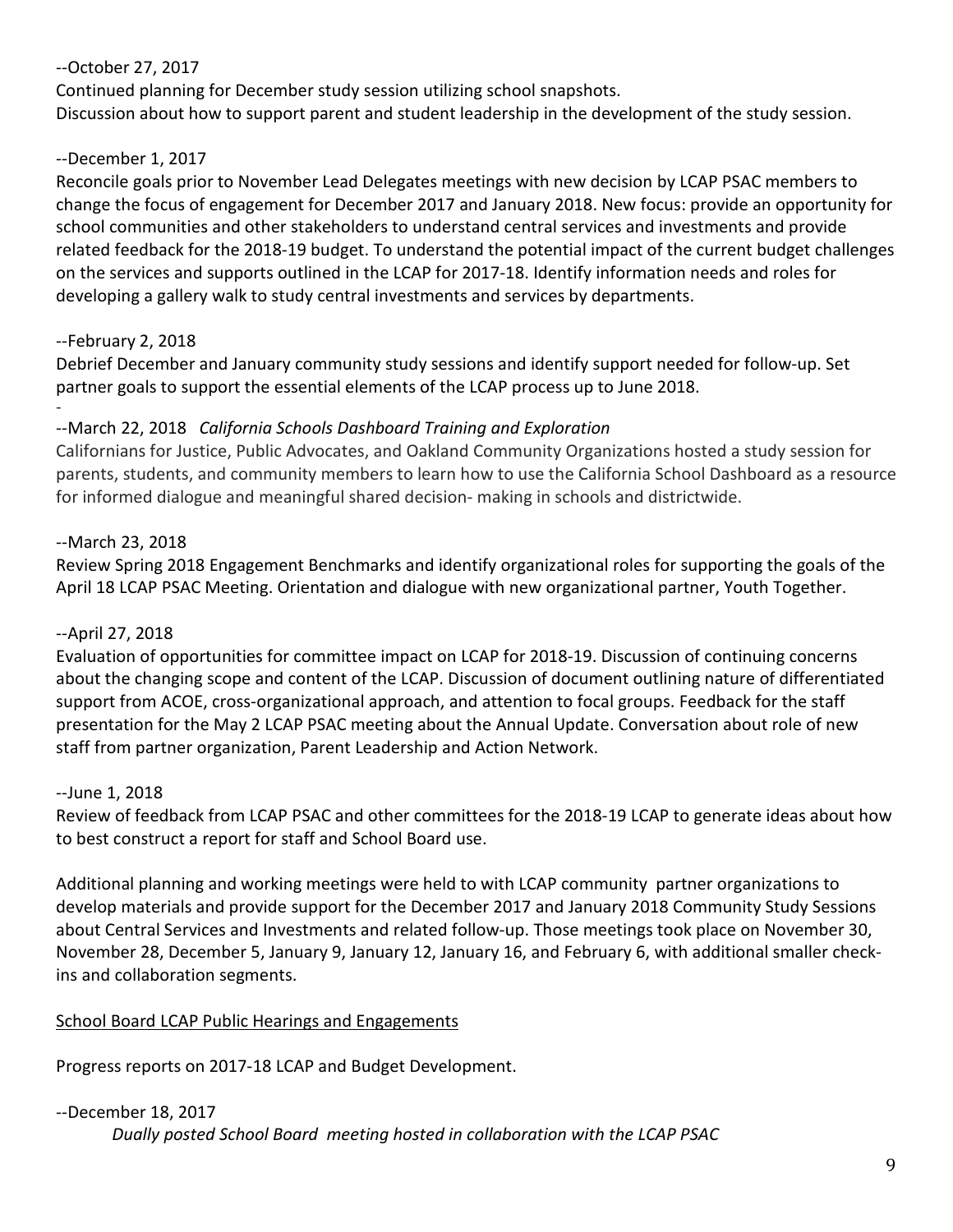Community Study Session for school communities and other stakeholders to understand the nature and cost of central services and resources provided to schools and raise questions that would inform the content and process of budget priority-setting in January 2018.

--June 13, 2018 First reading of 2017-18 LCAP and Budget; members of the LCAP PSAC share their official feedback for the for the LCAP and Annual Update before School Board adoption on June 27, 2018

--June 27, 2018 School Board Adoption of the OUSD 2018-19 LCAP and Budget

### **Communication and Engagement Tools**

Beyond in-person meetings, the following tools were used to inform stakeholders about the LCAP process and to gather their input for the development and implementation of the LCAP and Annual Update:

## *Monthly LCAP Newsletter*

This monthly newsletter was provided via OUSD's news and marketing platform to subscribers and all who attended the meetings and activities of LCAP PSAC and other advisory committees. The newsletter included detailed descriptions of engagements, outcomes, and learning opportunities with links to all relevant supporting documents and materials. The newsletter and documents were sent in both English and Spanish.

## *LCAP PSAC Calendar with information for all advisory committees*  Available at www.ousd.org/LCAP

### *SPSA Tool*

This tool was designed for School Site Council teams to align their budgets with the LCAP goals and strategies. Each school's Single Plan for Student Achievement (SPSA) will be posted on the OUSD website once it is approved.

# *LCAP Engagement Benchmarks Document*

LCAP PSAC members and other meeting participants could track implementation of key elements of the LCAP engagement process.

# *OUSD LCAP Website Page*

The LCAP page of the OUSD website includes an overview of LCFF and LCAP, the current approved LCAP, core LCAP documents for OUSD, LCAP communications, an archive of agendas and supporting documents for all of the meetings of the LCAP PSAC and its related committees, as well as training and data materials.

The CHKS survey captures stakeholder input on school culture and climate priorities, including student and family engagement indicators tracked in the LCAP. A summary of the data analysis is shared on the OUSD LCAP web page.

### *Visual and Audio Postings and Announcements*

These include School Messenger auto-dialer calls, announcements and flyers distributed through LCAP lists and district newsletters via e-mail, OUSD web calendar postings, official posting of LCAP PSAC agendas and supporting materials on the School Board Legislative Information Center, etc.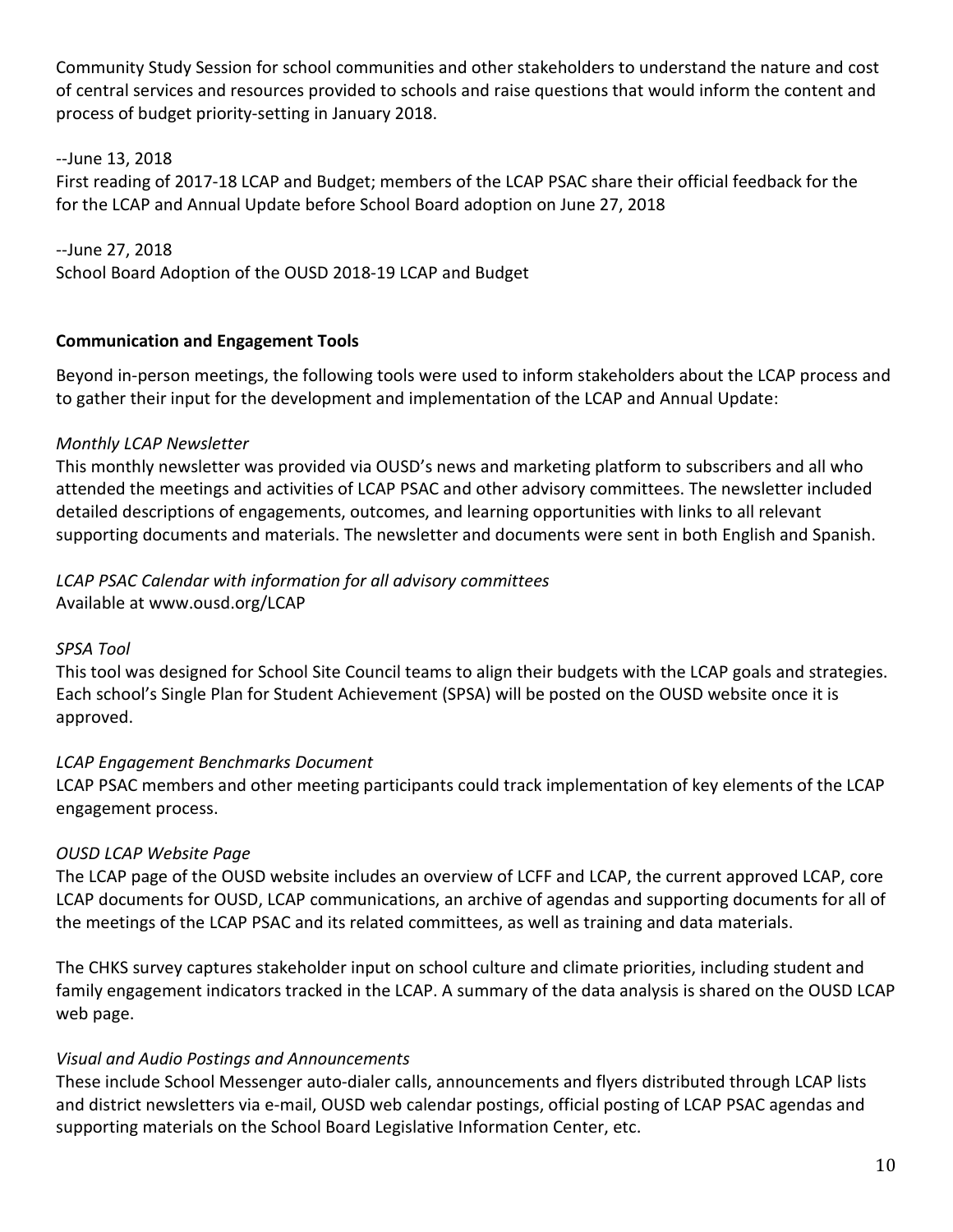## *Board of Education Presentation Materials on LCAP* These were made available on the OUSD website through the Legislative Information Center at http://www.ousd.k12.ca.us/domain/67

### **Data and Information for the LCAP Process**

*Data Dashboard and Reports for LCAP Indicators (e.g. suspension rates, reclassification rates)* Based on the research and inquiry requests of LCAP PSAC members and other LCAP leaders, subgroup, school site, and other targeted data reports were generated for discussion at meetings and other engagements. These reports are available at [http://www.ousddata.org.](http://www.ousddata.org/)

## **Partnership and Collaboration Structures**

We have established partnership and collaboration structures for the ongoing engagement of stakeholders that include LCAP parents and student leaders, OUSD staff, and community partners: These will continue into the future and include:

Monthly Youth and Family Engagement CBO Workgroup Meetings (August to June) Monthly LCAP PSAC Lead Delegates Agenda, Planning and Training Meetings (September to June) Focused Study Sessions on Chosen Topics and to Inform Budget Development (October to January) 3 School Site Council Summits (September to May)

- 6 LCAP Parent and Student Advisory Committee Meetings with Additional Meetings for Data Training and Goal Implementation Study for the Annual Update (October, December, February, April, May, May June)
- 5 Meetings of the LCAP EL Sub-Committee including official LCAP Review and Feedback Session (September, November, January, March, April)
- 1 SSC Summit with Elections (October or January--pending bylaws change)
- LCAP Orientation (October or January--pending bylaws change)
- LCAP Orientation for Labor Partners (October, March—postponed to provide Community Study Sessions for all stakeholders for feedback on central services)
- Foster Youth Advisory Committee (September to June)
- 4-6 LCAP Reviews by the Community Advisory Committee for Special Education and Related Study Sessions (September to June)

Regular collaboration with staff in the LCAP engagement process included regular meetings (unless otherwise stated) with the LCAP Engagement Program Manager and the following staff:

Foster Youth Program Manager

ELL Coordinator

Special Education Executive Director

Research, Data, and Assessment

Central Office Leaders involved in LCAP development (Weekly or Bi-Weekly)

Family and Student Engagement Staff

Community Engagement Staff (Weekly)

School Governance Program Manager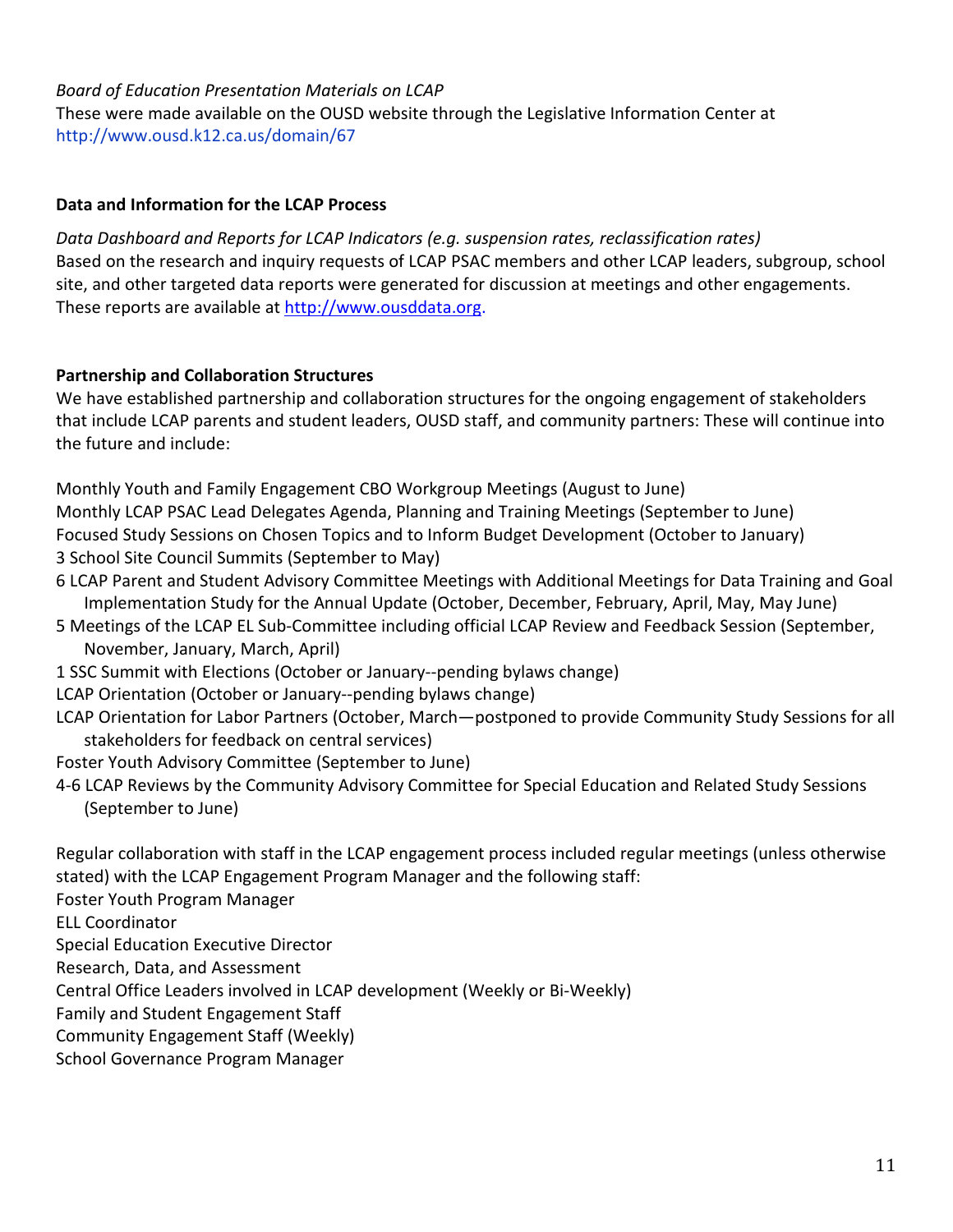## **Official Committee and Community Feedback & Report of Impact**

GENERAL FEEDBACK FOR THE 2018-19 LCAP

LCAP PARENT AND STUDENT ADVISORY COMMITTEE (LCAP PSAC)

1. Include in the LCAP June 2018 Public Hearing a staff report of how and where "Highest" and "High" Priority Recommendations from June 2016 have been reflected in LCAP up to the 2018-19 LCAP.

*Highest Priority Recommendations:*

*--Annual August Report Listing Site-Based Actions and Investments for the English Language Development of English Language Learners*

*--3 Additional Case Managers for Foster Students in Elementary, Middle, and Continuation High Schools with Clear Support for Students with Special Needs and IEP's.*

*--Community Engagement Specialist Position for Special Education*

*--Training Teachers and Staff at Pre-Schools and Elementary Schools on Signs and Symptoms related to Physical and Mental Health for Early Intervention*

*--Research-Based Proposal to Increase the Number of Site-Based Family Engagement Staff*

*--High Quality Credit Recovery and Linked Learning Options for all Schools and Accessible to All Students, including 9th Graders. (Minimum of 2 Linked Learning, Service Learning, or Internship Programs for all Students to Access.)*

*--Student-Focused LCAP Trainings for Administrators, Principals, School Staff, and Students*

(For full document of the recommendations go to [www.ousd.org/LCAP.](http://www.ousd.org/LCAP))

2. At the final June 2018 public hearing for adoption of the LCAP, demonstrate how the Local Control and Accountability Plan will operate as the comprehensive *and* strategic document driving the budget and the budget process. This includes:

 a. Accounting for all actions, services, and dollars that are used to address particular student needs and groups or that are focused on targeted outcomes. (e.g. Title I, Title III, Special Education Grants, Measure N, etc.) from the school sites and central level.

 b. Continuing to include as much of the budget in the LCAP as possible to provide context for strategic actions and for the community to understand the base program offered to all students in support of the 6 district goals and the 8 state priorities.

3. Demonstrate a sustained focus on Teacher Retention with special attention to highest need content areas (e.g. Special Education, Dual Language instruction) and schools. This includes:

a. Regular and sustained surveying of all teachers for data and information to support retention work

b. LCAP indicators to track progress on retention

c. Stronger tracking of the impact of actions

4. Ensure early completion of the *full* draft of the LCAP with translation into the languages of the LCAP PSAC members so that members and community can engage in full study and provide meaningful feedback during the month of May.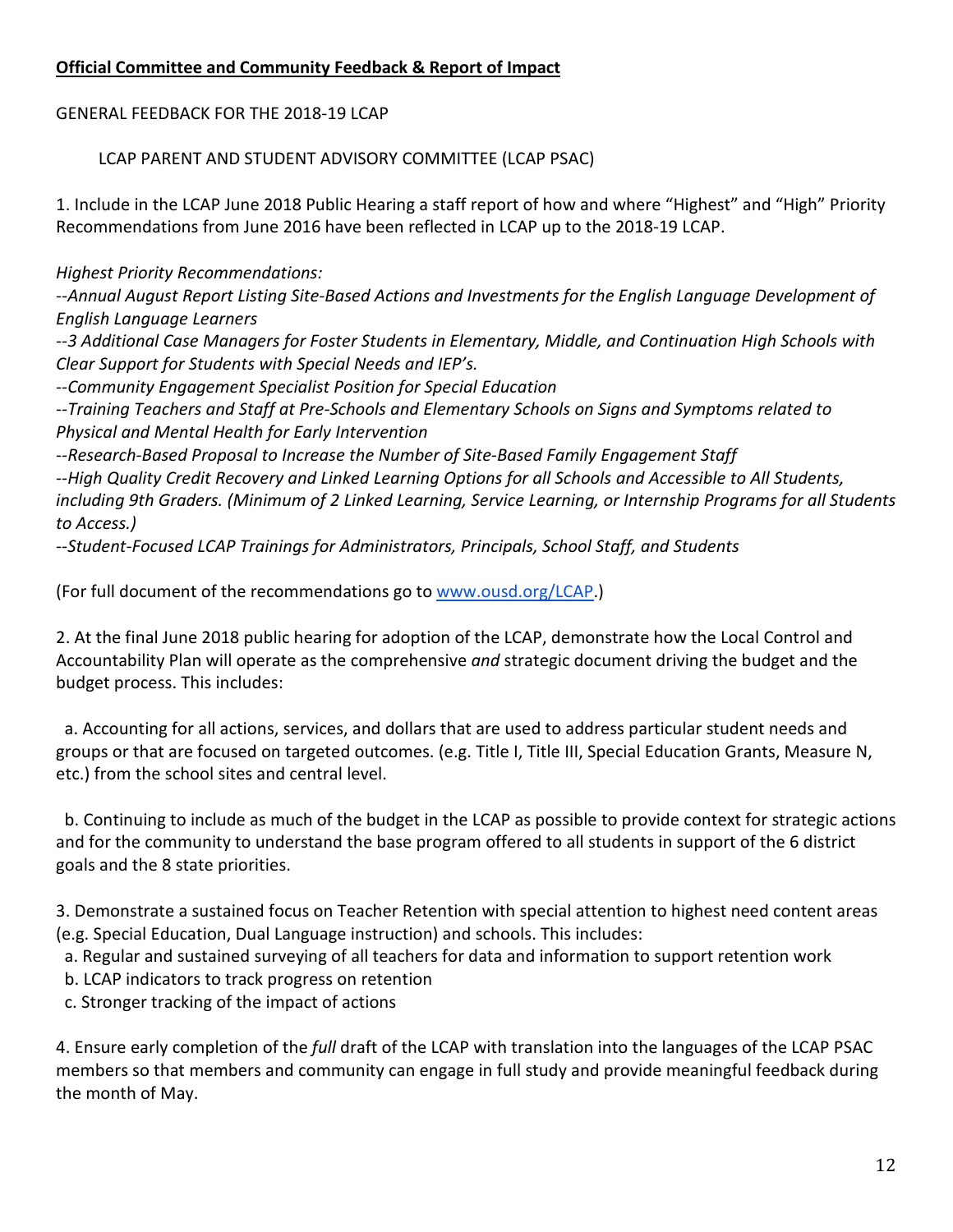--Having a well-informed and complete May and June process allows us to better collaborate with staff so that we can provide specific recommendations in December to impact the budget for the following school year.

--In the past, the LCAP PSAC was able to more carefully integrate recommendations from other committees and to narrow the number of recommendations because there was additional meeting time to discuss the draft LCAP. This was not possible this year because the draft LCAP was available only after the first of two May LCAP PSAC meetings to review it.

5. Continue a promising practice: As in the December and January engagements about central services and investments, continue to support strong multi-stakeholder teams that can help align the budgeting process with LCAP PSAC engagement. Annual surveys about central services should continue as part of the planning and budgeting process with School Site Councils and other stakeholders.

6. Under each goal area, include school site investments in particular actions and services.

--School sites are the main LCAP implementers. Only by understanding what school sites are doing can we learn what is effective and analyze patterns across schools.

7. Identify LCAP actions for students with disabilities under each goal, priority area, and strategy, not just as a single inventory of Special Education program staff under Goal 2.

--Students with disabilities are a focal group. We will not be able to analyze the effectiveness of strategies with this approach.

8. Clarify throughout the LCAP how schools are selected for implementing particular strategies and assigning related resources.

9. Include key outcome measures for each strategy and service, along with their cost and scope. Include specific measures of impact for students in the focal groups--students with disabilities, African American students, homeless students, and English Language Learners.

--Additional feedback was submitted by members of the Latino Education Network about the need to advocate for Latino students to be supported as a focal student group given their low levels of proficiency in Reading, English Language Arts, and Math. They also support the need to disaggregate by race/ethnicity within other focal student groups, such as English Language Learners.

10. Consult with teachers, students, families, and other staff before making decisions about which foundational data points to track. Ensure that all data is accessible and easy to understand.

11. Provide tools for year-to-year comparisons of the LCAP as part of the annual review process for advisory committees to give feedback for LCAP development and before adoption. It is difficult to understand and track the changes across years.

#### GOAL-BY-GOAL FEEDBACK

GOAL 1: Graduates are College and Career Ready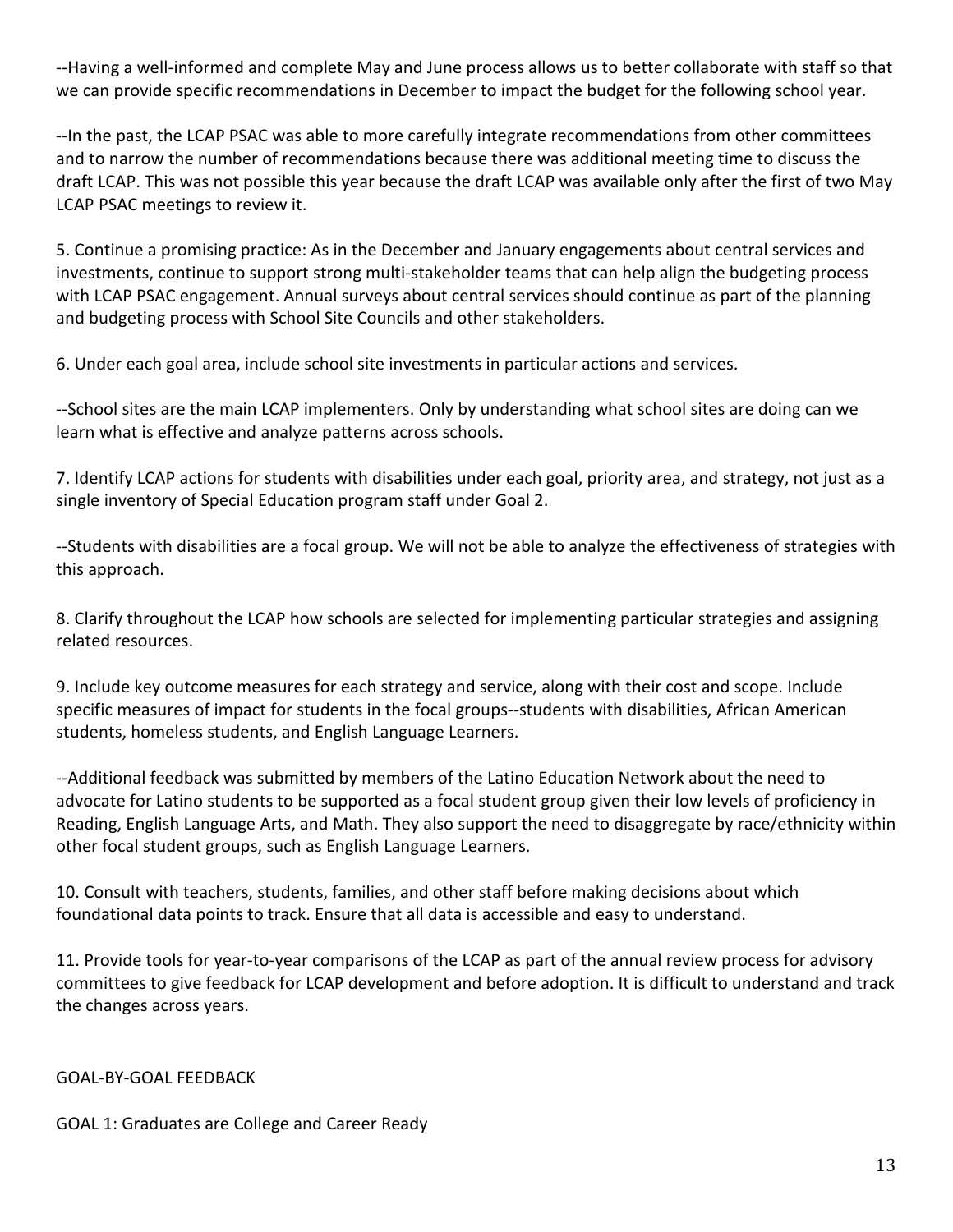## GOAL 1: LCAP PARENT AND STUDENT ADVISORY COMMITTEE (LCAP PSAC)

12. Clarify in the plan for pathway programs are linked across between grade spans (elementary, middle, high)

13. Show focus on resource development from private sources as a strategy within the LCAP.

14. Pathway structures must include translation services to meet the needs of English Language Learners.

15. Add Dual Language Programs to this goal. It is a pathway with many linked learning elements and opportunities.

## GOAL 1: FOSTER YOUTH ADVISORY COMMITTEE (FYAC)

16. Ensure that the indicator to monitor students who are "on track to graduate" account for the lower credit requirement available to foster students under AB 167.

17. In addition to tracking the progress of all OUSD foster students, track progress on all indicators for the cohort of foster students that are continually enrolled in OUSD in a particular grade span (K-5, 6-8, 9-12, 9- 12+) and those who are not. This is essential for evaluating the effectiveness of strategies, actions, and investments for foster students and to addressing the unique needs of those who are not continually enrolled.

18. Report data for drop-out rates by grade level within the drop-out indicator.

19. Given the particularly low participation rates of foster students in career pathways, develop specific actions and strategies to increase their participation.

GOAL 1: COMMUNITY ADVISORY COMMITTEE FOR SPECIAL EDUCATION (CAC)

20. Include the Special Education positions that support transitions in the 2018-19 LCAP. These positions support graduation and career/community participation for students with IEP's.

21. Monitor the participation of students with IEP's both in overall and particular Linked Learning programs and supports. Describe the connection and collaboration between Special Education career transition support and those supports provided more generally to all students.

GOAL 2: Students are Proficient in the State Academic Standards

GOAL 2: LCAP PARENT AND STUDENT ADVISORY COMMITTEE (LCAP PSAC)

22. Re-incorporate Ethnic Studies and targeted Algebra support as LCAP Goal 2 strategies that school sites can implement. These areas were included in past LCAPs and are not included in the current draft.

23. Ensure that the LCAP identifies behavioral health staff and support for students with IEP's and all students.

--Currently, there are staff who state that they cannot work with students with IEP's despite a clear need and it is difficult to identify staff who provide that support.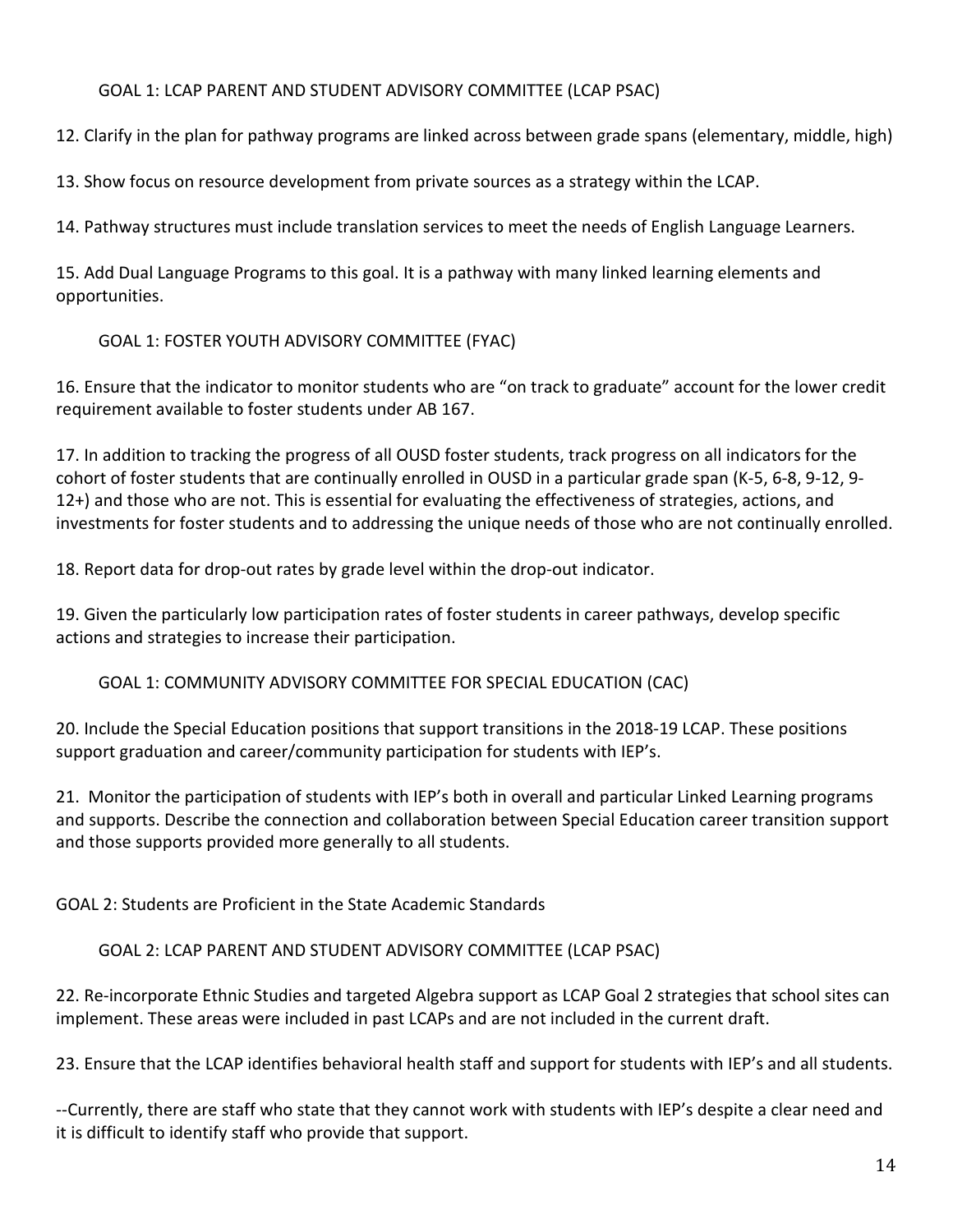24. Include students and community members in the development and implementation of training to address implicit bias.

25. Explain how efforts to address implicit bias will deal with lack of readiness and willingness by staff to participate.

26. Identify how the success of the implicit bias training will be measured.

27. Explain how ableism will be addressed within professional development to address implicit bias.

28. Explain the role of the history program and overall curriculum in addressing implicit bias.

29. Provide competitive teacher compensations for hard-to-staff school and content areas and consider access to housing as a recruitment and retention strategy.

----See Report of LCAP Findings and Recommendations from the COMMUNITY ADVISORY COMMITTEE FOR SPECIAL EDUCATION for related recommendations.

30. Evaluate the effectiveness of providing teachers through Teach for America, both as it relates to improving teacher retention rates and to improving student outcomes. The impact report for Teach for America does not evaluate effectiveness.

31. Provide within the LCAP data gathered from teacher about what they need for the development of recruitment and retention strategies. Explain what support is needed and offered at both the district and school level for teachers with different years of experience and different instructional experiences (e.g. dual language and multi-grade classrooms). This includes the provision of teacher aides and preparatory resources for teachers for high stakes processes such as state testing, coaching for Social Emotional Learning, foundational professional development, and professional coaching opportunities.

------See Report of LCAP Findings and Recommendations from the COMMUNITY ADVISORY COMMITTEE FOR SPECIAL EDUCATION for related recommendations about teacher retention

32. The biggest challenge cited for Special Education is the shortage of teachers. Identify within Goal 2 which targeted recruitment and retention strategies are being planned and implemented to address that challenge.

----See Report of LCAP Findings and Recommendations from the COMMUNITY ADVISORY COMMITTEE FOR SPECIAL EDUCATION for related recommendations.

33. Provide adequate support for greater integration of students with IEP's in General Education classes, including capacity building for General Education teachers.

--See Report of LCAP Findings and Recommendations from the COMMUNITY ADVISORY COMMITTEE FOR SPECIAL EDUCATION for related recommendations about inclusion support and about evaluating the quality of inclusion initiatives and actions based on student lived experiences and outcomes.

34. Include the Elevation Network within the LCAP if it still exists. Provide a full assessment of the effectiveness of this comprehensive strategy to improve student outcomes at high need schools.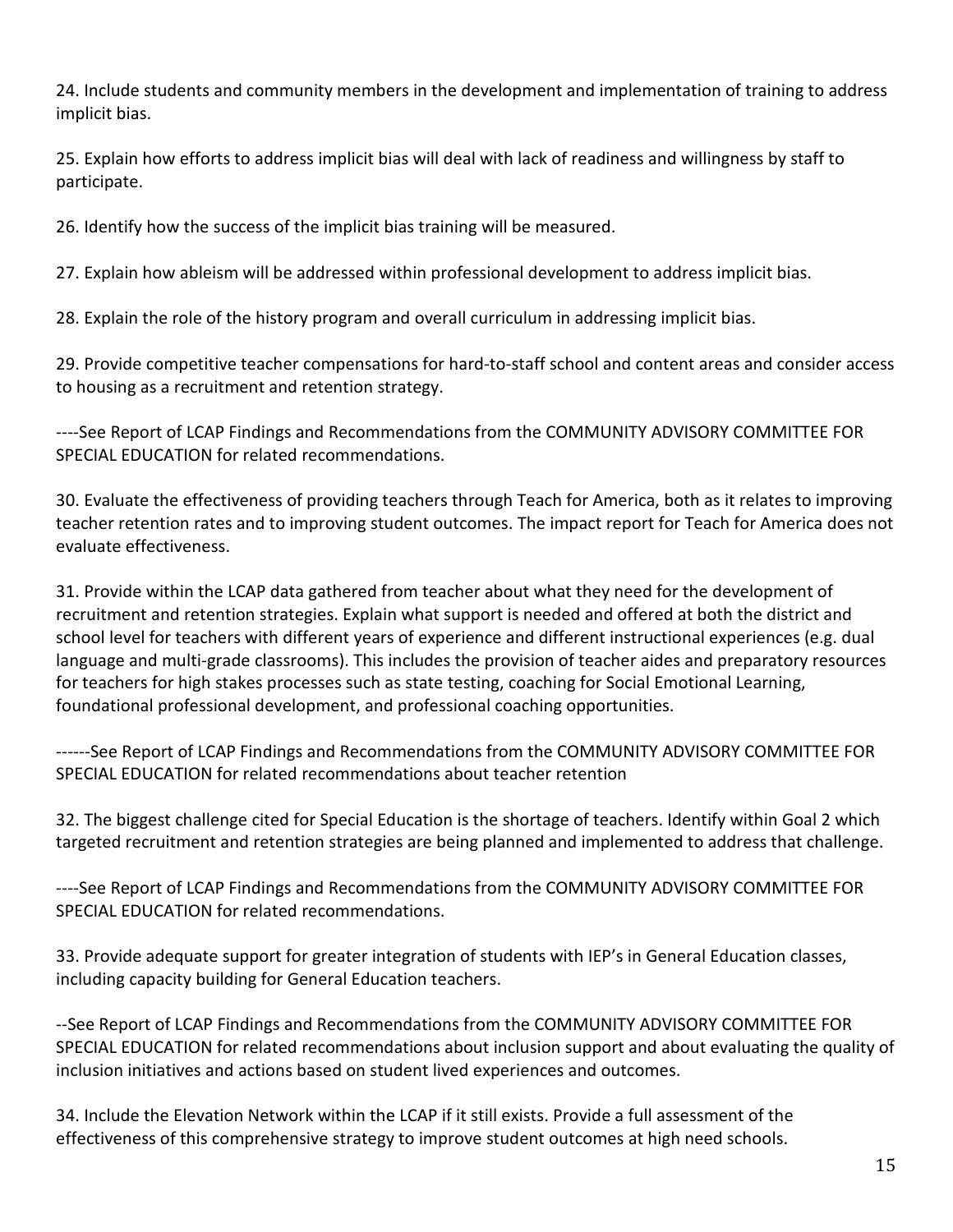35. See Report of LCAP Findings and Recommendations from the COMMUNITY ADVISORY COMMITTEE FOR SPECIAL EDUCATION for recommendations related to including all Special Education positions in the LCAP and to tracking level and impact of services as related to staff-to-student ratios.

# GOAL 2: FOSTER YOUTH ADVISORY COMMITTEE (FYAC)

36. Given the shifting school experiences of foster students and their need for flexible and accessible tutoring services, include in the LCAP targeted tutoring support and dedicated resources specifically for foster students This was included in the past as a contract with "Buddy Tutoring."

# GOAL 3: Students are Reading At or Above Grade Level

# GOAL 3: LCAP PARENT AND STUDENT ADVISORY COMMITTEE (LCAP PSAC)

37. To better target investments, include within the LCAP the results of a district-wide evaluation of the effectiveness of the different blended learning platforms for literacy development in use at the district.

38. Identify within the LCAP the intensive supports specifically available to students who are multiple years below grade level in reading, including tutoring and extended learning opportunities. Connect and compare the impact of varying kinds of reading support to the impact of investing in the development of school libraries.

39. Include the Reading Clinic for students with disabilities in the LCAP as in past years. Identify all targeted literacy support and intervention that students with IEP's are receiving, especially now that they have been identified as a focal group for the district.

--See Report of LCAP Findings and Recommendations from the COMMUNITY ADVISORY COMMITTEE FOR SPECIAL EDUCATION for related recommendations about reading clinic support for students with IEP's and other targeted literacy development and intervention.

40. See Report of LCAP Findings and Recommendations from the COMMUNITY ADVISORY COMMITTEE FOR SPECIAL EDUCATION for related recommendations about better tracking progress in reading development and engaging families in reading development activities.

41. Highlight any collaboration between staff supporting English Language Development and library staff to provide literacy resources to ELL students.

42. Include in the LCAP investments and partnerships to support and improve access to technology in libraries as one way of providing technological resources to students who don't have access at home.

GOAL 4: English Learners are Reaching Fluency in English

GOAL 4: LCAP PARENT AND STUDENT ADVISORY COMMITTEE (LCAP PSAC)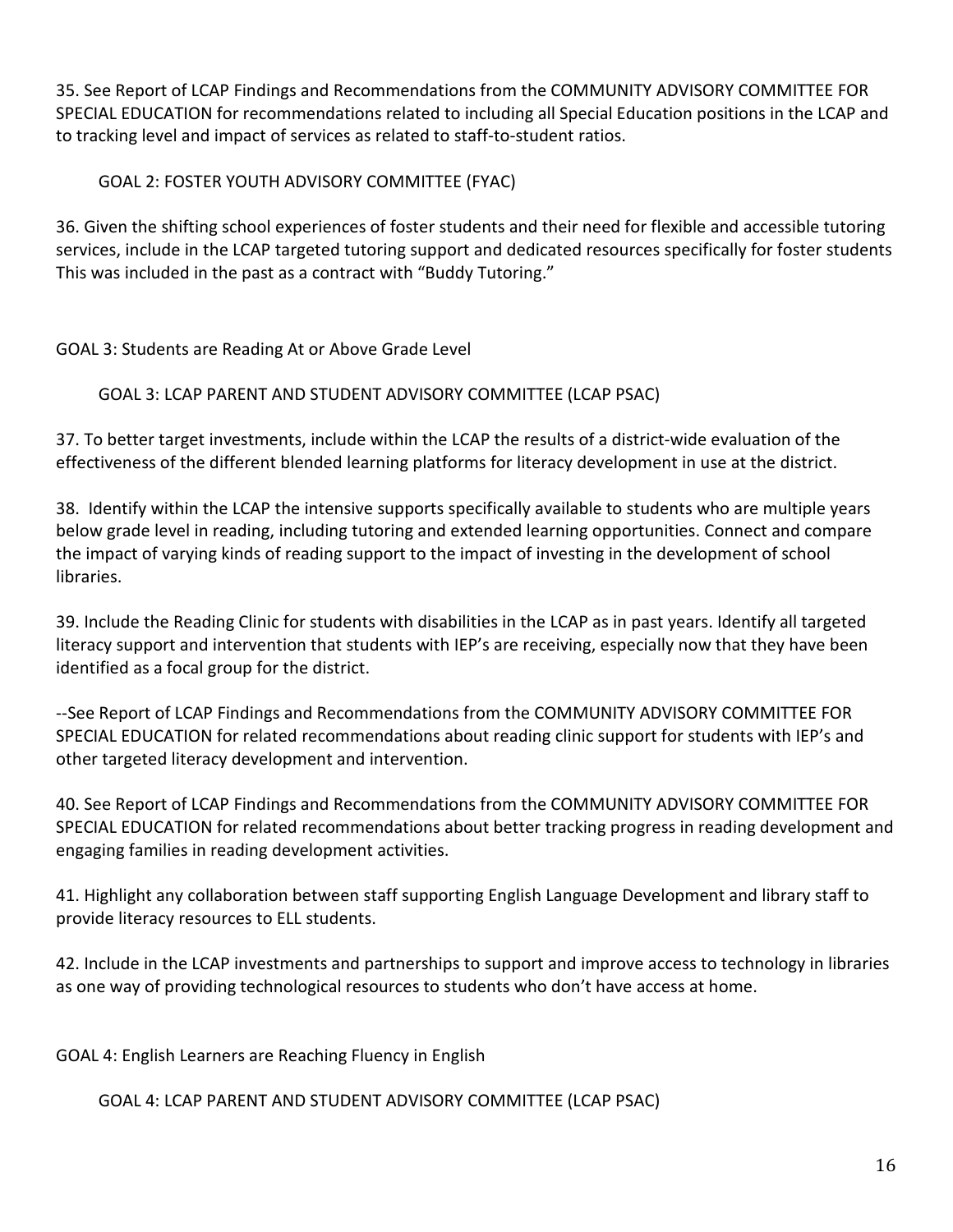43. Track and increase the level of translation services provided to students and families as part of supporting the academic and English Language Development of English Language Learners.

44. Balance class size to maintain the bilingual/dual language model.

GOAL 4: DISTRICT ENGLISH LANGUAGE LEARNERS SUB-COMMITTEE (DELLS)

45. Continue Follow-Up on DELLS Recommendations from June 2016 and June 2017

46. Regarding Reclassification Rates:

 a. Create a study session highlighting best practices and other elements contributing to the reclassification rates of the five schools with the highest rates as of November 2017 (Lincoln, Acorn Woodland Elementary, Glenview, Cleveland, and Emerson). Update the list of schools as needed.

 b. Develop a document that clearly outlines the reclassification rates expected for school sites and districtwide and a comprehensive reclassification report.

47. Regarding Support for ELL students who speak languages other than Spanish:

Enrollment and outcome data report and report of strategies for Mam-speaking children (district-wide and by school site) with some details for Mam-speaking children in dual language programs.

--This is group has overlapping needs as indigenous students and learners of multiple languages who often have experiences as unaccompanied minors and as victims of traumatic situations.

48. Develop a plan to implement Prop 58 Policies for the evaluation and development of dual language programs and for related community/committee engagement and feedback.

49. Regarding Basic Information for Parents, Guardians, and Caregivers of English Language Learners

 a. Provide a basic training at all school sites for families of ELL's covering key topics (e.g. Language program choices, the English Language Proficiency Assessment of California, how to monitor the English Language Development of your child, the reclassification process, ways to give feedback, committees and other leadership opportunities, etc.)

 b. Make sure that SELLS and other committee leaders receive this training and are able to share the information with their school sites

 c. Make sure that key information is sent home in multiple languages to parents, guardians, and caregivers who cannot attend trainings.

50. Regarding Support for English Language Learners with IEP's

 a. Require that Dual Language Program schools provide the opportunity for all students with IEP's to participate fully in the program. (There are well established dual language schools in which ELL and other students who are taught in Special Day Classes are almost fully isolated from the school's instructional and other programs.)

 b. Monitor that all English Language Learners with IEP's are receiving instruction for English Language Development with the accommodations and modifications needed.

Additional recommendations from DISTRICT ELL SUB-COMMITTEE are included under Goal 6.

GOAL 4: COMMUNITY ADVISORY COMMITTEE FOR SPECIAL EDUCATION (CAC)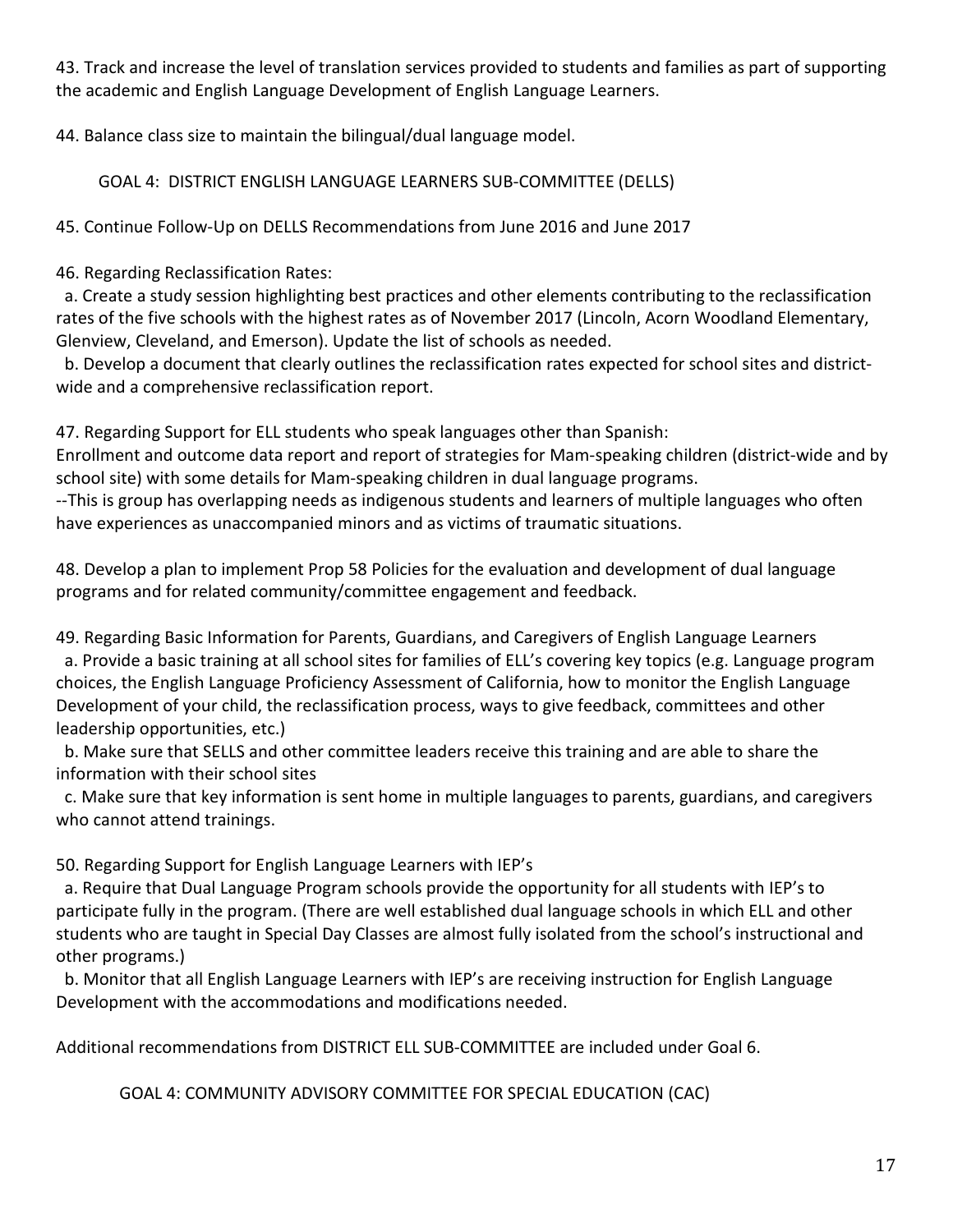51. Develop and track outcome indicators for the English Language Development of students with IEP's who are also English Language Learners. In general, adopt an approach to student data that accounts for the overlapping experiences of students with disabilities--including race, gender, class, language fluency, etc.

52. Track access by ELL students with disabilities to all programs, services, and supports for English Language Learners.

GOAL 5: Students are Engaged in School Every Day

GOAL 5: LCAP PARENT AND STUDENT ADVISORY COMMITTEE (LCAP PSAC)

53. "Village-oriented" community engagement for student engagement is missing from the Goal 5 strategies as described. Include this in the LCAP.

54. Include within the LCAP specific information about central office investment and staffing for Restorative Justice at school sites.

55. Explain how ableism will be addressed within professional development to address implicit bias.

--See related recommendations in Report of LCAP Findings and Recommendations from the COMMUNITY ADVISORY COMMITTEE FOR SPECIAL EDUCATION about about the creating and evaluation of strategies to address ableism and promote system-wide inclusion for students with disabilities.

56. Include within the LCAP actions to train "non-Special Education staff" in working with students with disabilities in disciplinary situations, especially those who have developmental and behaviorally-related disabilities.

--See Report of LCAP Findings and Recommendations from the COMMUNITY ADVISORY COMMITTEE FOR SPECIAL EDUCATION for related recommendations.

57. Provide in the LCAP more detailed and in-depth information about the "restorative" and "holistic" approach by School Security Officers and differences in their function as compared to traditional School Security Officers. Include how the success of this pilot program will be evaluated and what additional resources are being dedicated to it. Incorporate this strategy as well within "School Health and Safety" where police officers are included in the LCAP.

58. Ensure equitable access to behavioral health staff for students with IEP's.

59. Incorporate different dietary needs in addressing the quality of food at school (e.g. options available to students who do not consume meat or animal-based products.)

GOAL 5: FOSTER YOUTH ADVISORY COMMITTEE (FYAC)

60. Separate out the foster youth case managers as a targeted action for foster students under the strategy of "case management" and include the number of FTE, their cost, and the funding sources. Include information about their function, how they are allocated, and how their effectiveness is measured as related to foster student outcomes.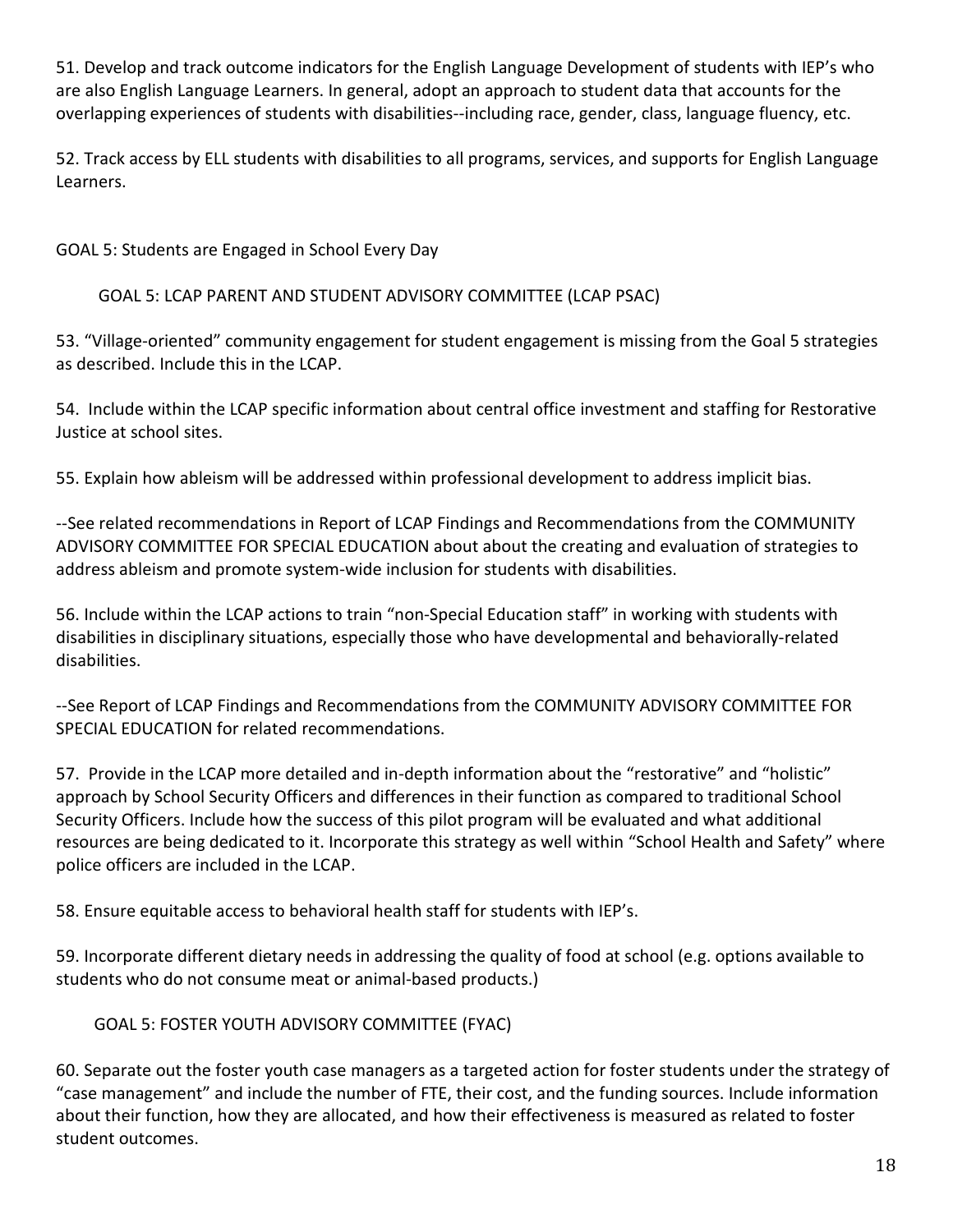61. Track in-school suspensions separately and develop related indicators to reduce in-school suspensions for foster students and all students.

GOAL 6: Parents and Families are Engaged in School Every Day

# GOAL 6: LCAP PARENT AND STUDENT ADVISORY COMMITTEE (LCAP PSAC)

62. Demonstrate institutional buy-in for Goal 6. This part of the LCAP is less developed than other parts.

63. Family engagement should incorporate innovative outreach, be more relational and collaborative, promote connectivity, and support all goals. Incorporate family engagement actions and strategies under all goals, priority areas, and strategies in other parts of the LCAP.

64. Meaningful engagement is missing. Include outcomes beyond participation and that measure impact for students, families, school communities, and central services.

65. Separate out LCAP/school governance actions and strategies from Community School Managers. These areas are distinct and their connection is not explained in the LCAP.

66. Include family liaisons and resources for parent leadership (e.g. stipends for parents) as key strategies for family engagement at school sites. Include central support for family engagement staff to protect their role at sites and to provide needed capacity building and professional development.

67. Include translation support in the LCAP and monitor its implementation and impact both for school site family engagement and for the district LCAP engagement process (including the various district advisory committees).

68. We need greater translation support for families who speak languages that newly predominating in OUSD- -e.g. families from Yemen and Mam-speaking families.

GOAL 6: DISTRICT ENGLISH LANGUAGE LEARNERS SUB-COMMITTEE (DELLS)

69. Regarding support for Site-Based ELL Sub-Committees:

a. Provide monthly report on the establishment of compliant Site-Based ELL Sub-Committees

 b. Provide guidelines and supports for frequent review of ELL data by Site-Based ELL Sub-Committees and related connection to ELL data review by the District ELL Sub-Committee

 c. Develop suggested calendar of SSC and SELLS meetings with topics and outcomes that support coordination between committees and two-way feedback

 d. Develop calendar of SELLS and DELLS meetings with topics/outcomes that support coordination between committees and two-way feedback, with protected dates for district-wide meetings so that site-based meetings do not conflict with them

e. Develop basic training for parent leaders in SELLS (e.g. reclassification process, use of Title III, etc.)

GOAL 6: FOSTER YOUTH ADVISORY COMMITTEE (FYAC)